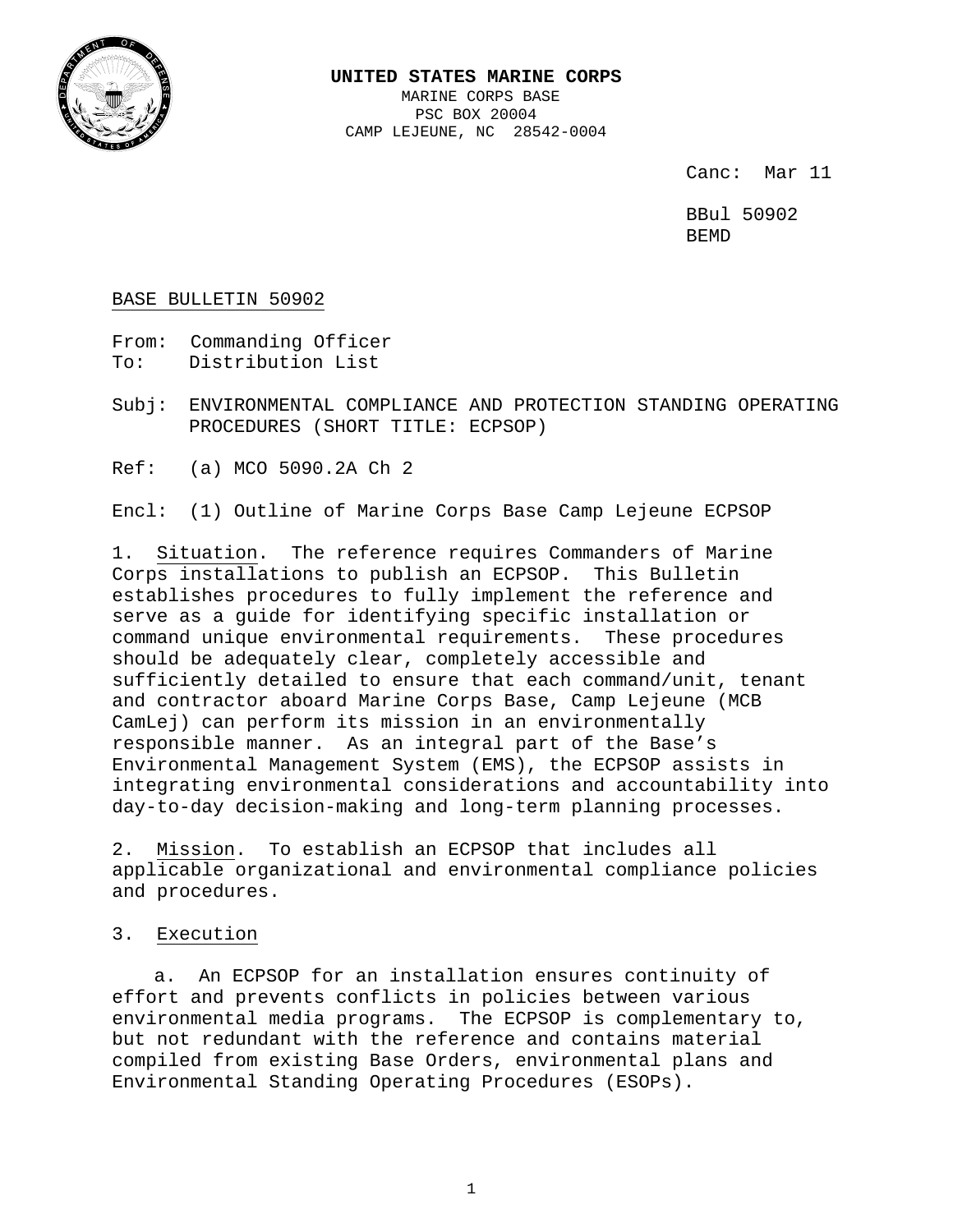b. This ECPSOP will be reviewed and updated annually. In order to be accessible to each MCB CamLej command/unit/ organization, the ECPSOP has been published on the MCB CamLej EM Portal located at [https://intranet.emportal.usmc.mil/sites/le/ECP\\_SOP/default.aspx](https://intranet.emportal.usmc.mil/sites/le/ECP_SOP/default.aspx) . For those organizations without access to the MCB CamLej intranet site, ECPSOP information can be obtained from <http://www.lejeune.usmc.mil/emd/> or by contacting EMD directly for specific document access. Related information can be accessed by contractors from the MCB CamLej Contractor Environmental Guide<br>which can be downloaded from http://www.lejeune.usmc.mil/emd/. [http://www.lejeune.usmc.mil/emd/.](http://www.lejeune.usmc.mil/emd/)

c. The ECPSOP is divided into 5 components (outlined in enclosure (1)):

(1) Environmental Management System (EMS) Manual and Procedures. The Base's Environmental Management System (EMS) provides a systematic approach to ensure activities aboard MCB CamLej are well managed and continually improve with respect to environmentally-related risks to the mission. The EMS Manual and Procedures include the Commanding Officer's Environmental Policy Statement and describes the EMS elements and procedures to implement them.

(2) Environmental Base Orders. A link is provided to Environmental Base Orders that have concurrence from all subordinate commands/organizations and tenant commands aboard MCB CamLej, and serve as the "Do" portion of the Plan-Do-Check-Act model required for EMS implementation. A current list is provided in enclosure (1).

(3) Environmental Plans & Studies. These are management and/or response plans that are required by the reference. A current list is provided in enclosure (1).

(4) Environmental Shop-Level SOPs (ESOPs). ESOPs are established for practices that have the potential to affect the environment and, along with the Base Orders, provide specific installation requirements. These ESOPs include instructions for operational control, emergency response, inspection and corrective action and training and awareness applicable to the practice. A listing of current ESOPs is provided in enclosure (1).

(5) Comprehensive Environmental Training & Education Program (CETEP). The CETEP information serves as the training element of EMS, and ensures that training and information are available, efficient, and effective in preparing personnel to

2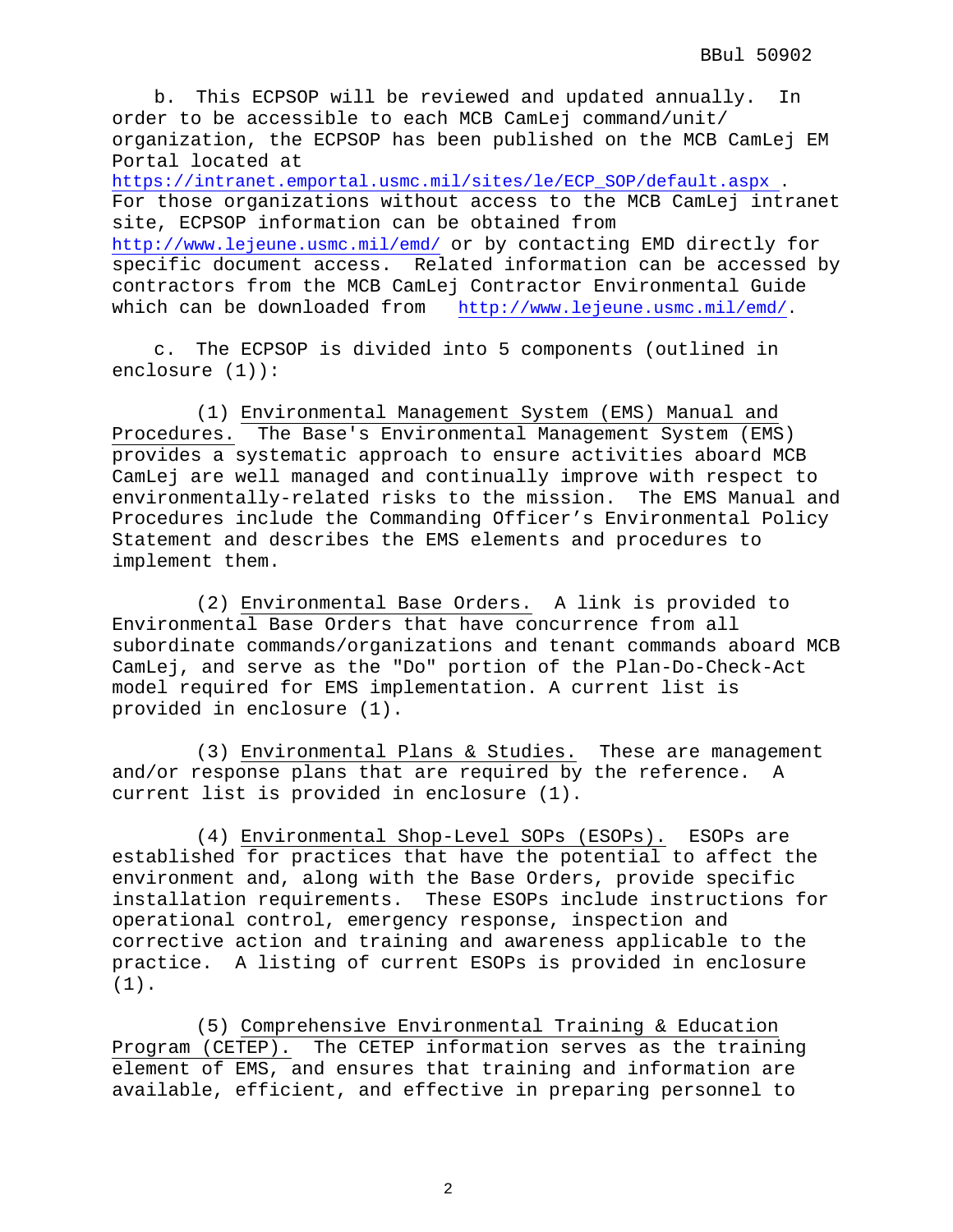competently perform the environmental responsibilities that are part of their primary jobs -- thereby, supporting Headquarters Marine Corps (HQMC) and MCB CamLej environmental objectives. MCB CamLej has implemented the HQMC Environmental Learning Management System (ELMS) to allow Marines the opportunity to conduct online training, keep track of environmental training courses completed and register for environmental classes conducted on Base.

# 4. Administration and Logistics. Not applicable.

- 5. Command and Signal
	- a. Command

(1) Applicability. This Bulletin is applicable to all commands, units, tenants and contractors aboard MCB CamLej, and Marine Corps Outlying Landing Field (MCOLF) Oak Grove.

(2) Concurrence. This Bulletin has been coordinated with and concurred by the Commanding Generals, II Marine Expeditionary Force; Marine Corps Installations East, U.S. Marine Corps Forces, Special Operations Command and the Commanding Officer, Naval Hospital.

(3) Cancellation. The contents of this Bulletin will remain in effect until publication of a revised Bulletin.

b. Signal. This Bulletin is effective the date signed.

W. A. MEIER By direction

DISTRIBUTION: A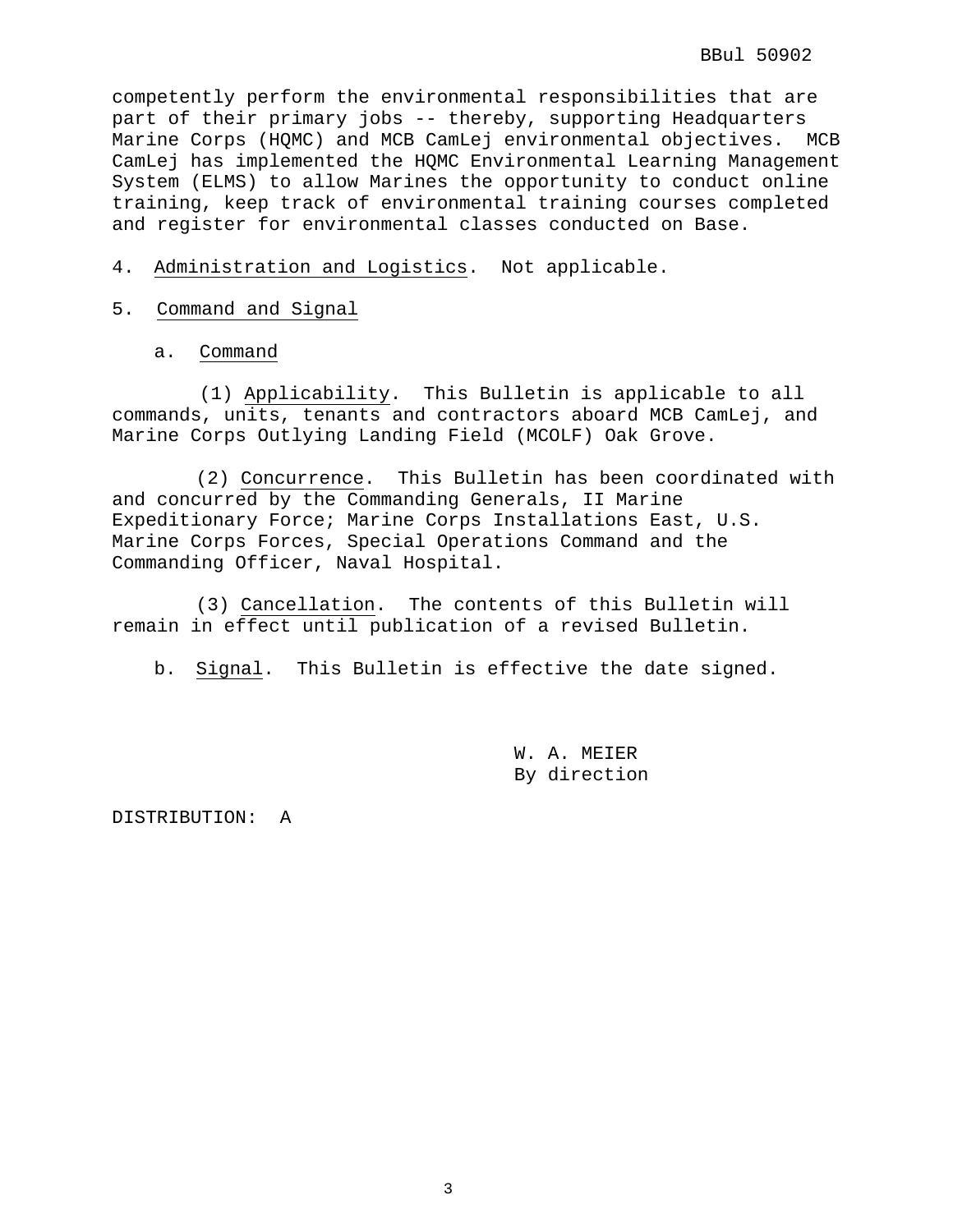**Outline of Marine Corps Base, Camp Lejeune ECPSOP Located at** 

**[https://intranet.emportal.usmc.mil/sites/le/ECP\\_SOP/default.aspx](https://intranet.emportal.usmc.mil/sites/le/ECP_SOP/default.aspx)**

**Or**

**<http://www.lejeune.usmc.mil/emd/>**

**Environmental Management System (EMS) Manual & Procedures**

- EMS Manual
- EMS Procedures
- EMS Awareness Training
- EMS Working Groups
- BO 5090.2 EMS Implementation

#### **Environmental Base Orders**

| 5090.2   | Environmental Management System                            |
|----------|------------------------------------------------------------|
|          | Implementation                                             |
| 5090.4   | Solid Waste Reduction-Qualified Recycling<br>Program (QRP) |
| 5090.5   | Grease Control Plan                                        |
| 5090.6A  | Air Quality Management                                     |
| 5090.8   | Archeological & Historic Properties                        |
|          | Management                                                 |
| 5090.9   | Hazardous Material/Waste Management                        |
| 5090.91  | Used Oil/Used Fuel & Pollution Abatement                   |
|          | Facility Management                                        |
| 5090.10  | Installation Restoration Program/Hazardous                 |
|          | Waste Site Cleanup Implementation                          |
| 5090.11  | Protected Species Program                                  |
| 5090.111 | Use Of Off-Road Recreational Vehicles (ORRV)               |
| 5090.113 | Wildland Fire Management Program                           |
| 5090.115 | Hunting, Fishing and Trapping Regulations                  |
| 11000.1D | Environmental Impact Review Procedures                     |
| 11015.4A | Conservation Volunteer Program                             |
| 11015.8E | Use of Nonmarketable Timber for Firewood                   |
| 11162.1A | Management of Underground Storage Tanks<br>(USTs)          |

Base Bulletin 5090 Open Burning of Vegetative Debris

### **Environmental Plans & Studies (As required by MCO P5090.2A)**

- MCBCL Clean Air Act Risk Management Plan (RMP)
- MCBCL Comprehensive Environmental Training & Education Program (CETEP) Plan
- MCBCL Hazardous Waste Management Plan
- MCBCL Integrated Cultural Resources Plan (ICRMP)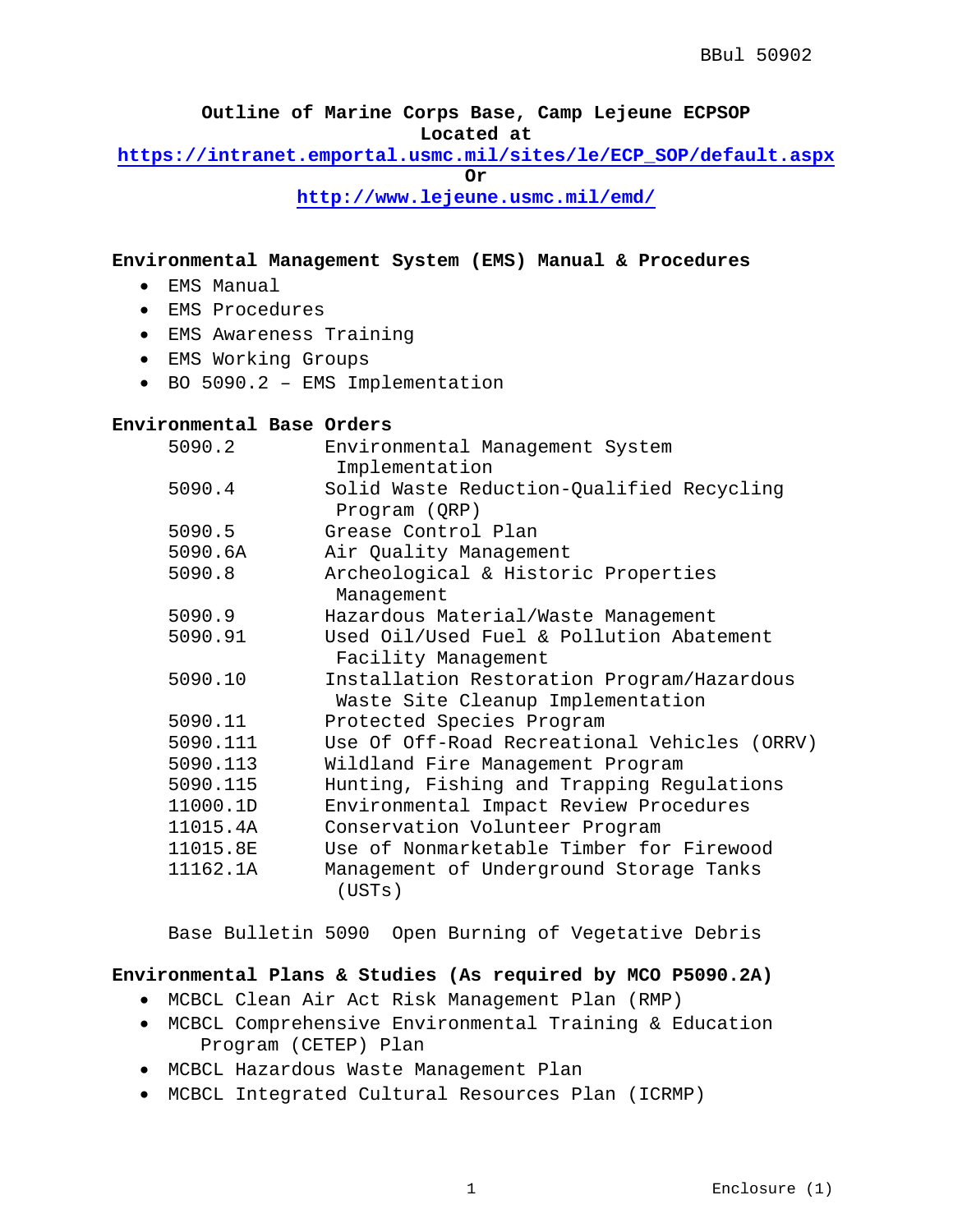- MCBCL Integrated Natural Resources Plan (INRMP)
- MCBCL Pollution Prevention (P2) Plan + 04 & 06 Updates
- MCBCL Solid Waste Management Plan
- MCBCL/MCASNR Affirmative Procurement Plan
- MCBCL/MCASNR Stormwater Management Plan
- MCBCL/MCASNR Stormwater P2 Plan
- MCBCL/MCASNR Tank Management Plan
- MCBCL/MCASNR Integrated Contingency Plan

### **Environmental Shop-Level SOPs (ESOPs)**

- The Management & Storage of 55-Gallon Containers
- The Management of Facility Containment/Drainage Systems
- The Management & Storage of Batteries
- Armory Debris
- Env Mgmt Preparations for Deploying Forces
- Petroleum & Non-Petroleum Tank Delivery Operations
- Solvent Parts Washers
- Vehicle Wash Racks
- Use of Ready-to-Use RoundUp through Self-Help Program
- Fire Training Pit Exercises
- Guidelines for Historic Building Management
- HM/HW Mgmt Program (BO 5090.9, Encl 1)
- Medical Waste Mgmt Program (BO 5090.9, Encl 2)
- Used Oil Management Program (BO 5090.91, Encl 1)
- Management of Pollution Abatement Facilities (BO 5090.91, Encl 2)
- Env Compliance Coordinator Responsibilities
- Env Compliance Officer Responsibilities
- HM Site Manager Responsibilities
- HW Site Manager Responsibilities
- HM Handler Responsibilities
- HW Handler Responsibilities
- MW Handler Responsibilities
- UST Operator Responsibilities